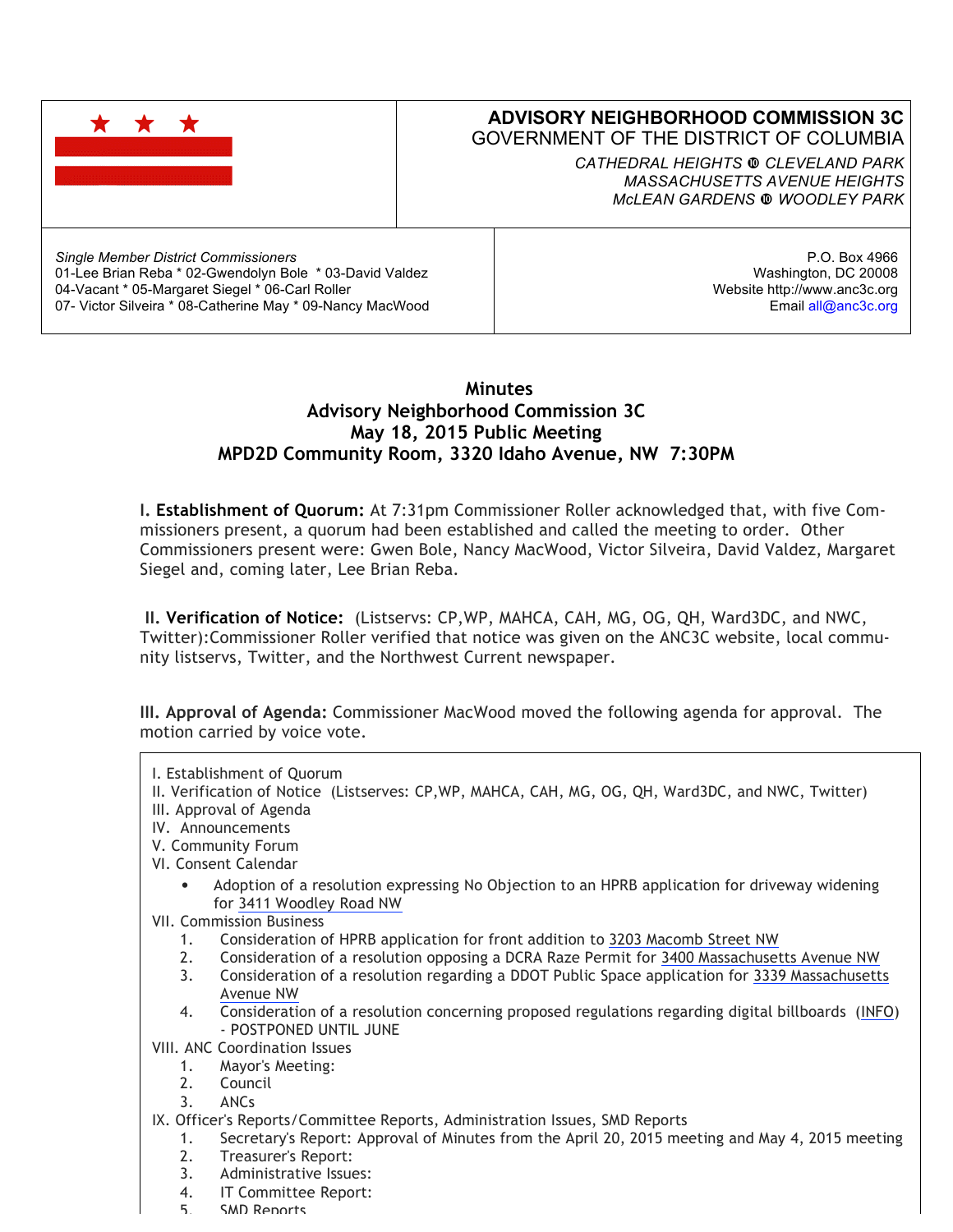## **IV. Announcements:**

- 1. Commissioner Roller announced that Board of Ethics and Elections has officially declared SMD3C04 vacant. Information on filling this seat is posted on the ANC3C website.
- 2. Commissioner MacWood announced the second Community Meeting of DC Public Libraries on June 23, 2015 at 6pm at the Cleveland Park Library. The project is still in the planning phase and comments may be left on the website: http://dclibrary.org/newclevelandpark
- **V. Community Forum:** Mike Mathews and Ian Mathers introduced themselves (Mayors Office of Community Relations and Services - Ward 3.) They have an office in the Cleveland Park Library and will post hours soon.
- VI. **Consent Calendar:** Commissioner Siegel moved adoption of the Consent Calendar. Motion carried by voice vote.

### **ANC 3C Resolution No. 2015-018**

### **Regarding HPRB Application for driveway widening at 3411 Woodley Road, NW**

WHEREAS, the owner of 3411 Woodley Rd., a contributing property in the Cleveland Park Historic District, has filed with the Historic Preservation Review Board an application to widen the driveway that is narrow and enclosed by high retaining walls on the sides of the driveway; and

WHEREAS, the combination of the narrowness of the driveway and the side retaining walls prevents passengers from being able to open car doors on both sides of the car; and

WHEREAS, the owner has proposed to maintain the original retaining walls and driveway entrance on Woodley Rd. and to begin the increase in driveway width behind the retaining wall on the eastern edge; and

WHEREAS, the owner has proposed to rebuild the retaining walls on the sides of the driveway in the original form and with the existing materials:

THEREFORE, BE IT RESOLVED that ANC 3C has no objection to this application and urges the HPRB to approve it;

BE IT RESOLVED that the chair and commissioner SMD 3C09 are authorized to represent the commission on this matter.

**Attested by**

 $u$  Alm  $-$ 

*Carl Roller*

**Chair, on May 18, 2015**

This resolution was approved by a voice vote, on May 18, 2015 at a scheduled and noticed public meeting *of ANC 3C at which a quorum (a minimum of 5 of 9 commissioners) was present.*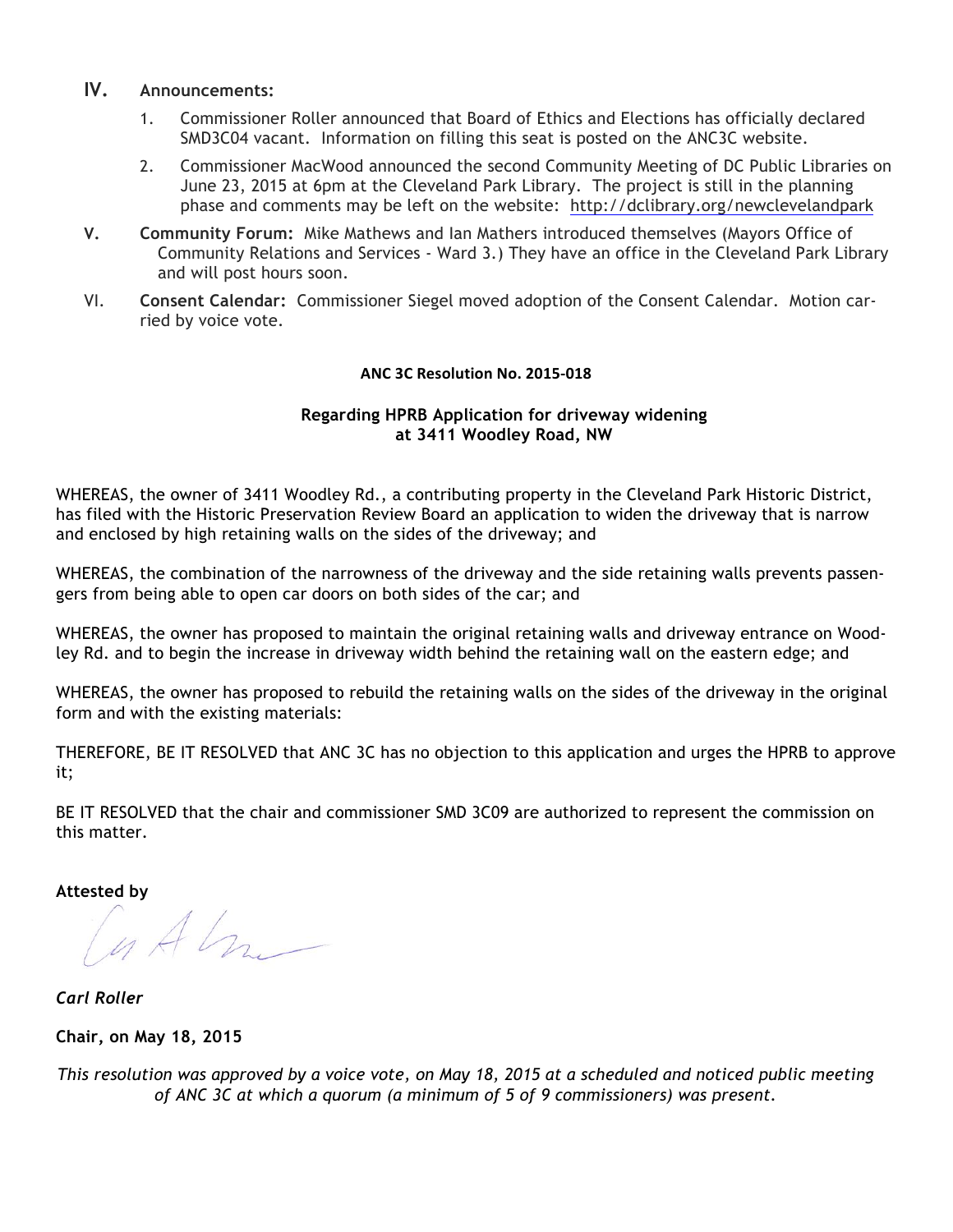# **VII. Commission Business:**

## **1. Consideration of HPRB application for front addition to 3203 Macomb Street NW:**

Commissioner Siegel provided an overview of the project. Ralph Cunningham, architect, provided details of the project. Commissioner Siegel read and moved a resolution on this matter. Motion carried by voice vote.

#### **ANC 3C Resolution No. 2015-019 Regarding HPRB Application for front addition to 3203 Macomb Street, NW**

WHEREAS the owner of 3203 Macomb Street, a non-contributing property in the Cleveland Park Historic District, has filed for concept review of an addition and the construction of a new driveway; and

WHEREAS, more flexible standards of review are applied to non-contributing houses but, like newly built houses, they should respect the established mass, scale, setback and rhythm of the block, and follow those basic historic preservation principles with regard to additions; and

WHEREAS, the owner of 3203 Macomb St. proposes to demolish part of a one-story addition constructed prior to historic district designation that is wider (28 ft. 9 in.) than the width of the original house (22 ft. 2 in.) and not set back from the face of the original house, and build a 2-story addition in essentially the same footprint; and

WHEREAS, the owner does not want to build into the rear yard because there is an existing man-made pond in the rear yard and a substantial grade change from that feature to the rear of the property line; and

WHEREAS, the front addition roof line would be approximately 7 ft. 4 in. below the original house roof line; and

WHEREAS, the owner proposes to redesign the existing rear patio and rear deck and to demolish a garden shed to allow the construction of a 9 ft. driveway with pervious pavers on the western edge of the property; and

WHEREAS, the driveway would feature a solid electronic gate; and

WHEREAS, nearly every property on the north side of Macomb St. between Connecticut Avenue and 34<sup>th</sup> Street has a single or shared driveway:

THEREFORE, BE IT RESOLVED that ANC 3C has no objection to demolishing the addition and no objection to the construction of a new driveway, but the commission does not support a solid gate positioned at the front façade line as it is not a feature seen on Macomb St. or in other parts of the historic district;

BE IT RESOLVED that ANC 3C does not object to an addition that would be visible from the street, but does object to increasing the size of the existing addition that is more than 100% as wide as the original house;

BE IT RESOLVED that ANC 3C appreciates the work that the architect has done to address concerns expressed by the commission, including reducing the height of the addition, but urges the applicant to reduce the width of the addition and provide a setback from the front façade of the original house;

BE IT RESOLVED that the chair and the commissioner for SMD 3C09 are authorized to represent the commission on this matter.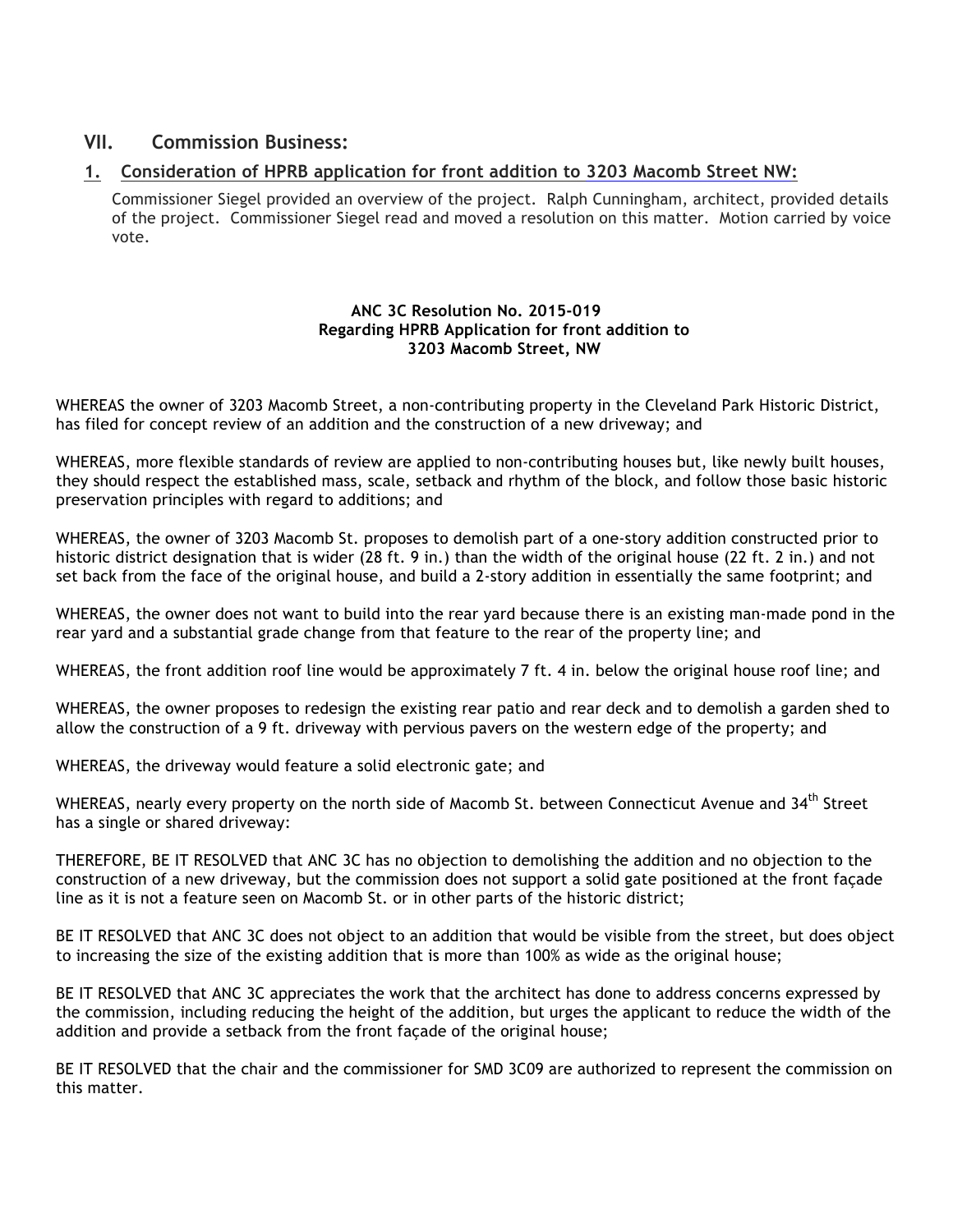**Attested by**

 $u$  Alm  $-$ 

*Carl Roller* **Chair, on May 18, 2015**

This resolution was approved by a voice vote, on May 18, 2015 at a scheduled and noticed public meeting of *ANC 3C at which a quorum (a minimum of 5 of 9 commissioners) was present.*

### **2. Consideration of a resolution opposing granting of a DCRA Raze Permit for 3400 Massachusetts Avenue NW:**

Commissioner Roller read and moved a resolution as drafted by Commissioner May on this matter. Commissioner Roller noted that no one from developer's office was present to speak on this matter. Representatives from Traceries spoke on the criteria for landmark status. Commissioner MacWood offered a friendly amendment to delete co-sponsorship with MACHA with respect to the application, until the application is actually filed. Commissioner Roller accepted the amendment. Motion to accept the resolution as amended carried by voice vote.

### **ANC 3C Resolution No. 2015-020 Regarding Resolution in Opposition to DCRA Raze Permit for 3400 Massachusetts Avenue, NW**

Whereas, on April 23, 2015 ANC3C received notice that a raze permit had been filed for 3400 Massachusetts Ave, a single family home located on a double lot in a neighborhood zoned R-1-B; and

Whereas, this property is located at the intersection of Massachusetts Avenue NW and Observatory Circle in close proximity to the Naval Observatory, the Embassy of Norway, St Nicholas Russian Orthodox Cathedral, the Vatican Nunciature, the Embassy of Cape Verde, the Soka Gakkai Center, and several other gracious homes; and

Whereas, the property faces onto Massachusetts Avenue NW and contributes to the aesthetic beauty and cultural heritage of the District of Columbia, is both historically and architecturally significant, and is eligible for listing on the DC Inventory of Historic Sites under Criterion C, the National Register of Historic Places under Criterion B in the areas of Industry and Health/Medicine and, under Criterion D Architecture/Urbanism and National Register under Criterion C Architecture; and

Whereas, the Massachusetts Avenue Heights Citizens Association has engaged a historic preservation firm to prepare a formal application to have this property designated as a Historic Site, which documents in detail the manner in which the property fulfills the inclusion criteria:

Be It Therefore Resolved that ANC3C opposes the application for the raze permit and asks that the raze permit be denied pending consideration of the application for historic designation; and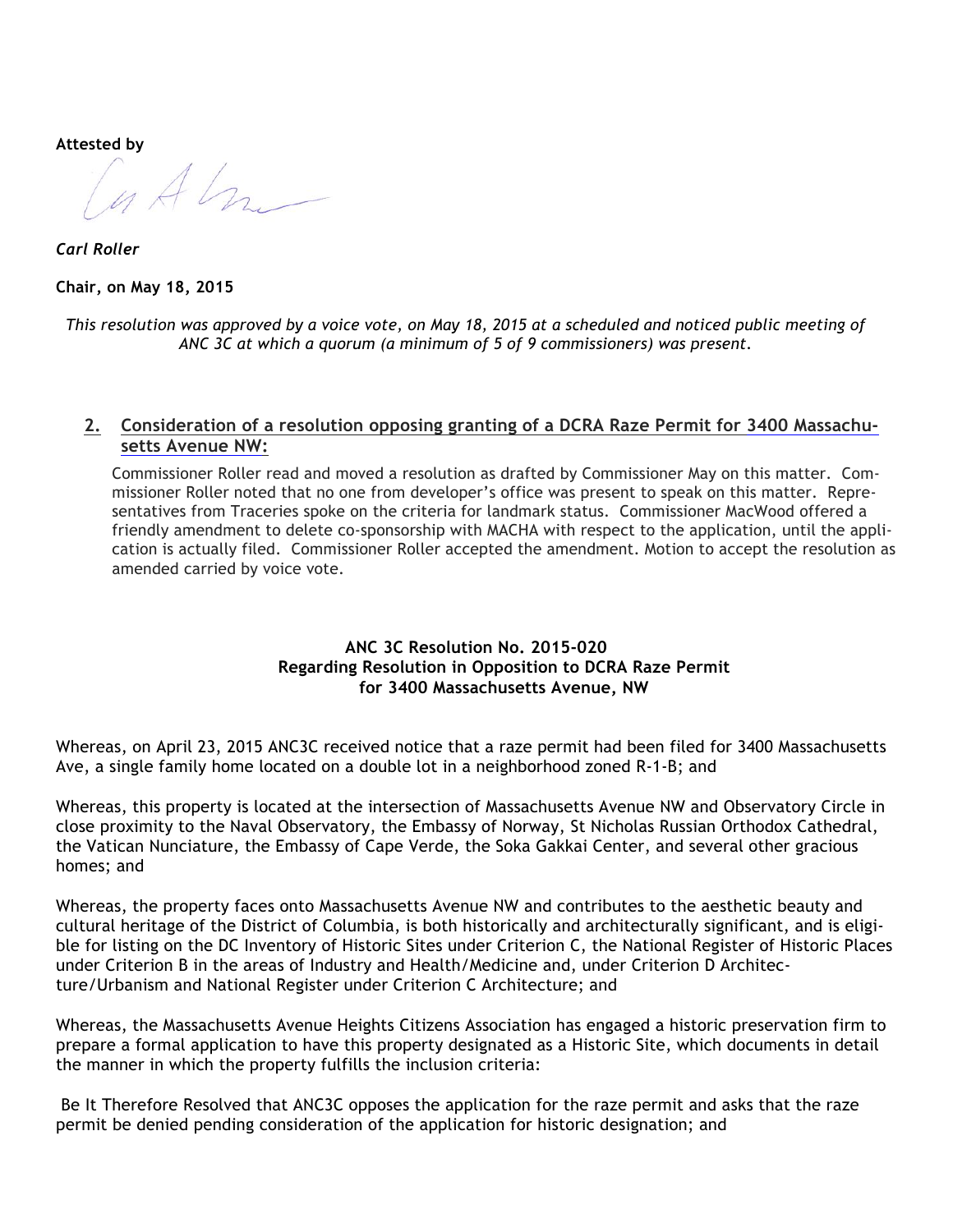Be It Further Resolved that the Chair the Commissioner of ANC3C08 or their designee are authorized to represent the Commission on this matter.

**Attested by**

Cuthr

*Carl Roller*

**Chair, on May 18, 2015**

This resolution was approved by a voice vote, on May 18, 2015 at a scheduled and noticed public meeting *of ANC 3C at which a quorum (a minimum of 5 of 9 commissioners) was present.*

**3. Consideration of a resolution regarding a DDOT Public Space application for 3339 Massachusetts Avenue NW:**

Commissioner Roller read and moved a resolution as drafted by Commissioner May on this matter. Commissioner Roller noted that no one was present to represent the applicant. Motion to accept the resolution carried by voice vote.

#### **ANC 3C Resolution No. 2015-021 Regarding DDOT Public Space Application to Install a Fence for the Vatican Embassy, located at 3339 Massachusetts Avenue, NW**

Whereas, on April 20, 2015 ANC3C passed resolution 2015- 016 objecting to the placement of any fence greater than 42" in public space and objecting absolutely to the placement of a fence closer than 18 inches from the curb along Massachusetts Avenue; and

Whereas, at the time of the Resolution the ANC did not have access to the reports of the Department of Transportation ("DDOT") Urban Forestry Administration (UFA) nor the report of the Office of Planning ("OP") and sought the best compromise available at that time to preserve the integrity of the trees and streetscape along Massachusetts Avenue; and

Whereas, the Department of Transportation's Urban Forestry Administration report (attached) recommends that, to ensure the health of the trees in public space, the fence along Massachusetts Avenue should be located as far from existing trees as possible; and

Whereas, the Office of Planning Report (attached) concludes that the fence would be made more consistent with District interests in maintaining the open character along Massachusetts Avenue and maintaining the health of street trees by placing the fence up to 38 feet back from the curb; and

Whereas, placing the fence 38 feet back from the curb would also satisfy U.S. Department of Homeland Security criteria and embassy need for the standard 50 foot security buffer between the fence and the building: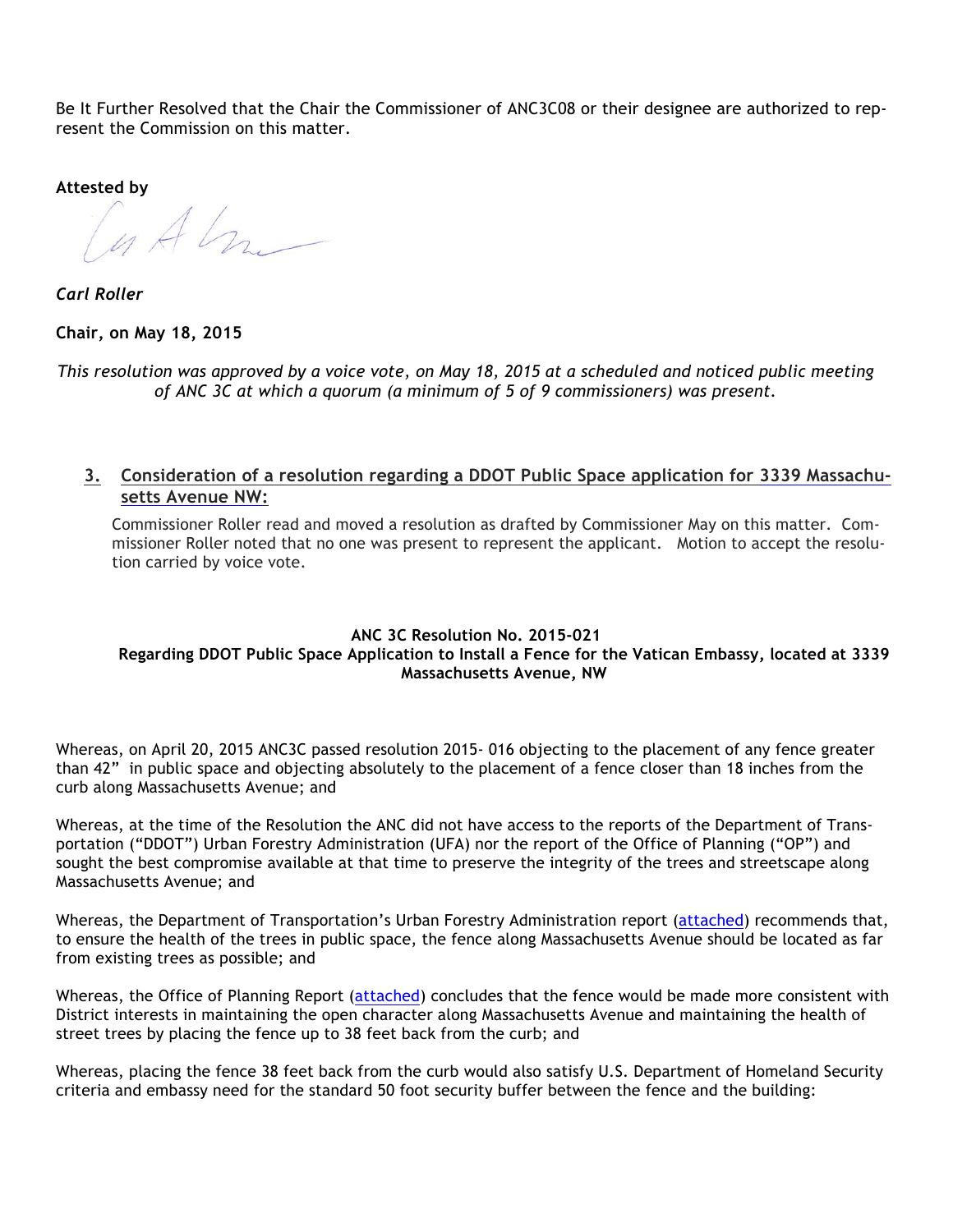Be It Therefore Resolved that ANC3C supports the conclusions of the DDOT and OP reports and finds that the placement of the fence at 38 feet from the curb is more consistent with the ANC concern for the health of the trees and for maintaining the park like nature of the avenue; and

Be It Further Resolved that if agreement cannot be reached that approval be postponed in order that the Nuciature and city agencies may continue to work together to find a solution that serves both the Nunciature's interest in having a security fence and the District's interest in maintaining the health of the trees, access to public parking, and the park like setting of the avenue; and

Be It Further Resolved that the Chair, the Commissioner of ANC3C08 or their designee are authorized to represent the Commission on this matter.

**Attested by**

u Alm

*Carl Roller*

#### **Chair, on May 18, 2015**

This resolution was approved by a voice vote, on May 18, 2015 at a scheduled and noticed public meeting of *ANC 3C at which a quorum (a minimum of 5 of 9 commissioners) was present.*

## **VIII. ANC Coordination Issues:**

- 1. Mayor's Meeting: Commissioner Valdez announced that a letter was forthcoming regarding feeder pattern issues with respect to Oyster Adams School. Commissioner Roller noted that the Deputy Mayor for Education has been invited to three meetings and was unable to attend.
- 2. Council: none forthcoming
- 3. ANCs: Commissioner Valdez noted that the Oyster-Adams letter would be shared with ANC1C.

## IX. **Officer's Reports/Committee Reports, Administration Issues, SMD Reports:**

1. Secretary's Report: Commissioner Siegel moved to approve the Minutes of the April 20, 2015 and May 4, 2015 meetings. Motion was carried by voice vote.

Commissioner Bole noted that ABRA is sending application notices to community groups before ANCS. She moved to approve a letter from the Commission to Mr. Moosally at ABRA regarding the interpretation of the regulations regarding proper notice to ANCs and the current delay in receiving notices. Commissioners Roller and Sileria offered amendments which were accepted. Motion was carried by voice vote.

- 2. Treasurer's Report: Commissioner Siegel commented that the finances are in good shape. She has updated the budget. A brief discussion regarding the auditor, report submission and documentation ensued.
- 3. Administrative Issues: None forthcoming.
- 4. IT Committee Report: Commissioner Roller announced that the IT Committee would transition from committee approach to a project approach, with a compilation of IT issues from those involved with past or current projects. This will be presented to the Commission as a whole.
- 5. SMD Reports: